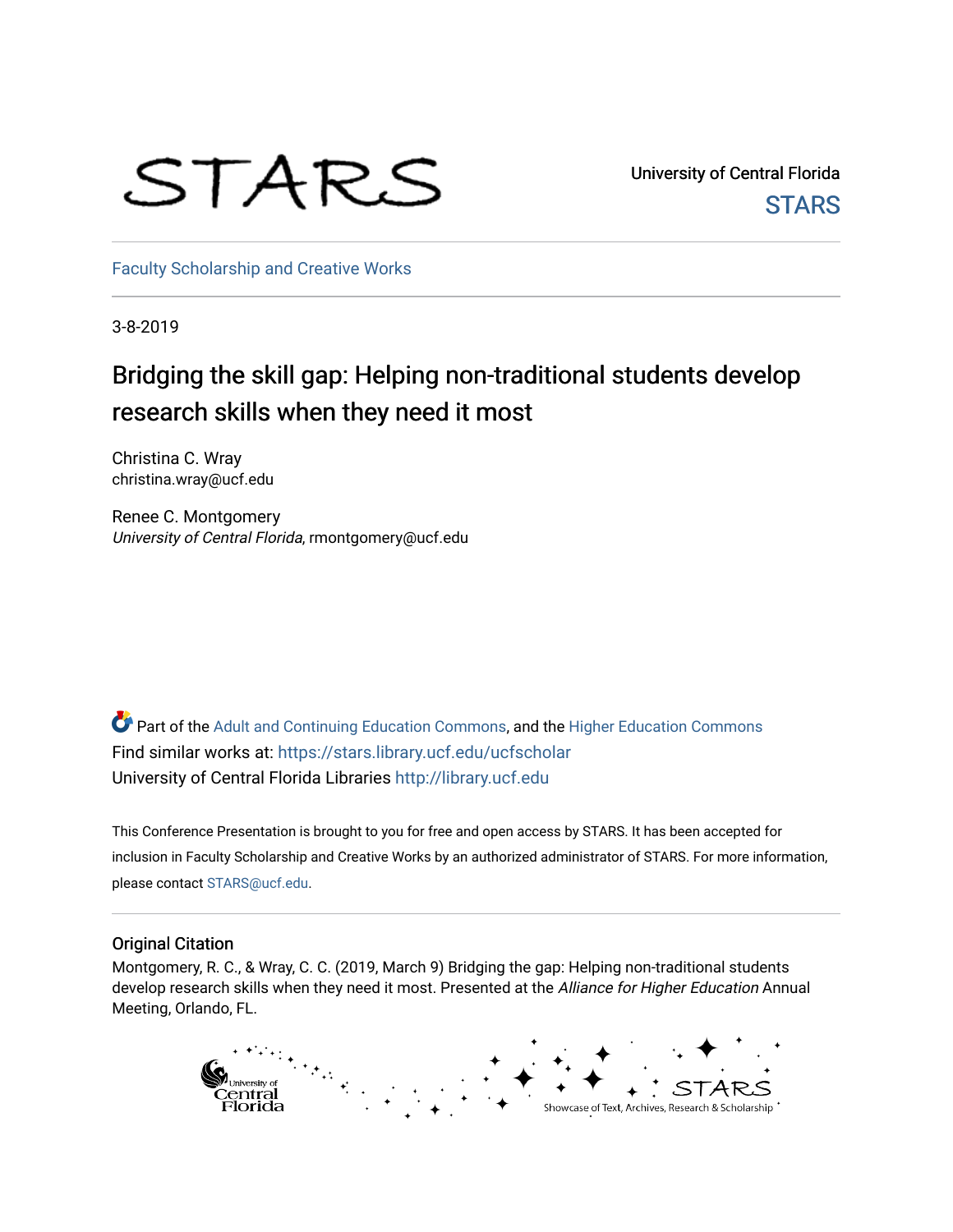# Bridging the skill gap:

Helping non-traditional students develop research skills when they need it most

Renee C. Montgomery Outreach Librarian University of Central Florida

Christina C. Wray Digital Learning & Engagement Librarian University of Central Florida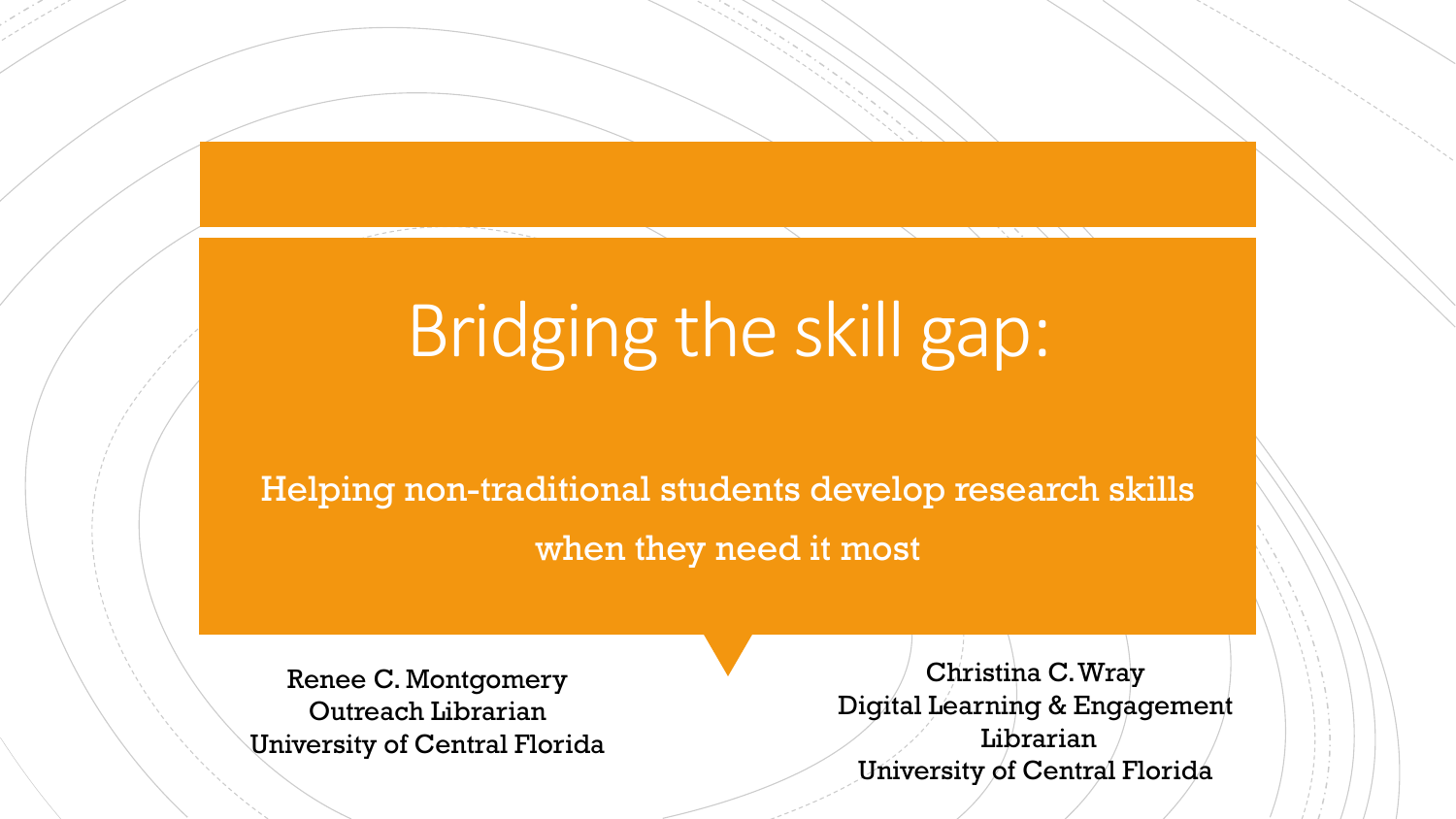## **Objectives**

At the end of this program you will be able to:

- **Identify hidden curriculum skills non**traditional students struggle with
- Construct scaffolded skill building paths
- **I** Identify campus and community partnership opportunities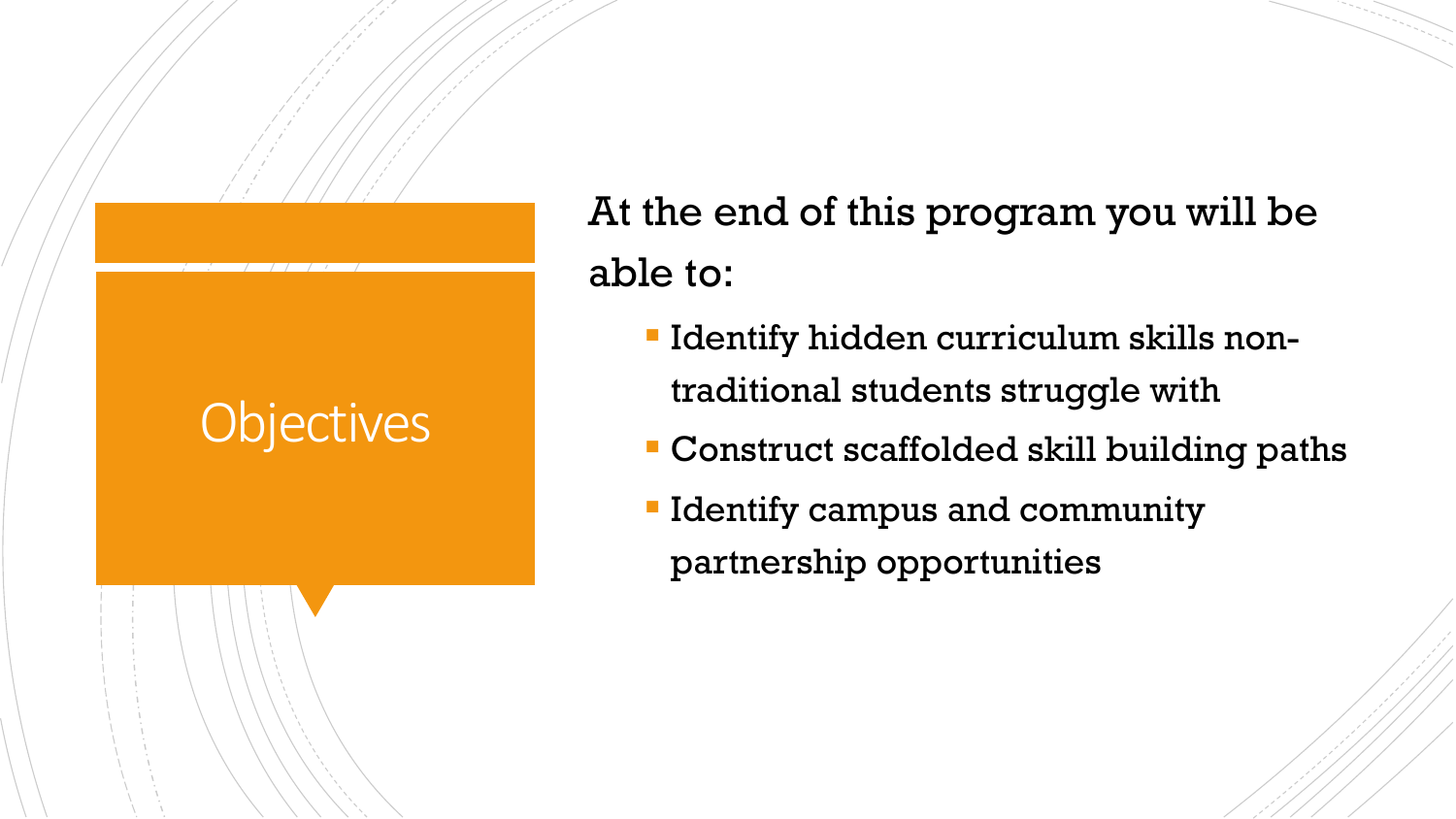# What is the hidden curriculum ?

Learning how to identify skills students need to succeed, but are not explicitly taught.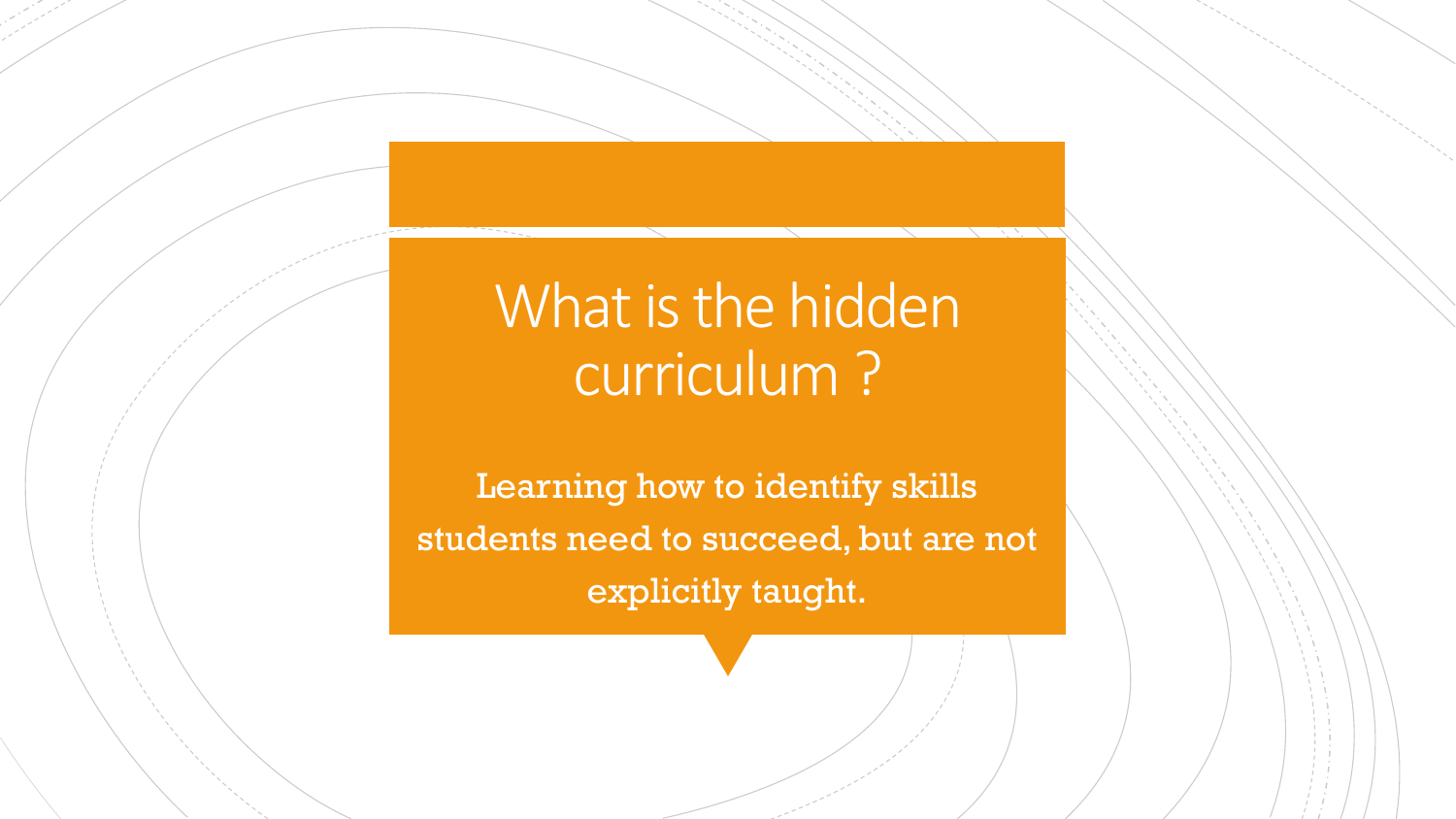### Information Literacy Skills are Cultural Constructs

Using the ACRL Information Literacy Framework to identify hidden curriculum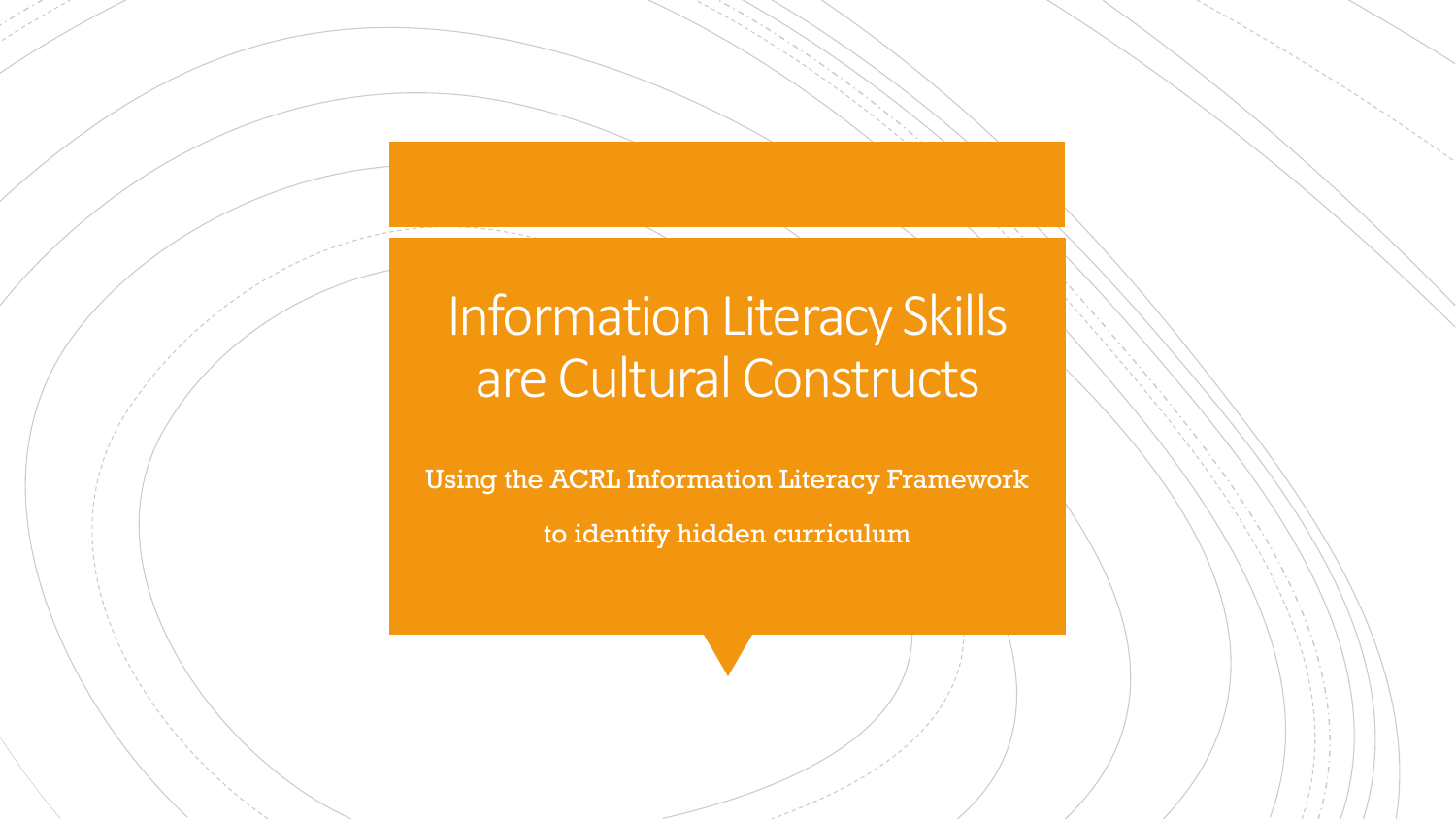### Six Frames of Information Literacy

- **Authority Is Constructed and Contextual**
- **Information Creation as a Process**
- **Information Has Value**
- **Research as Inquiry**
- Scholarship as Conversation
- Searching as Strategic Exploration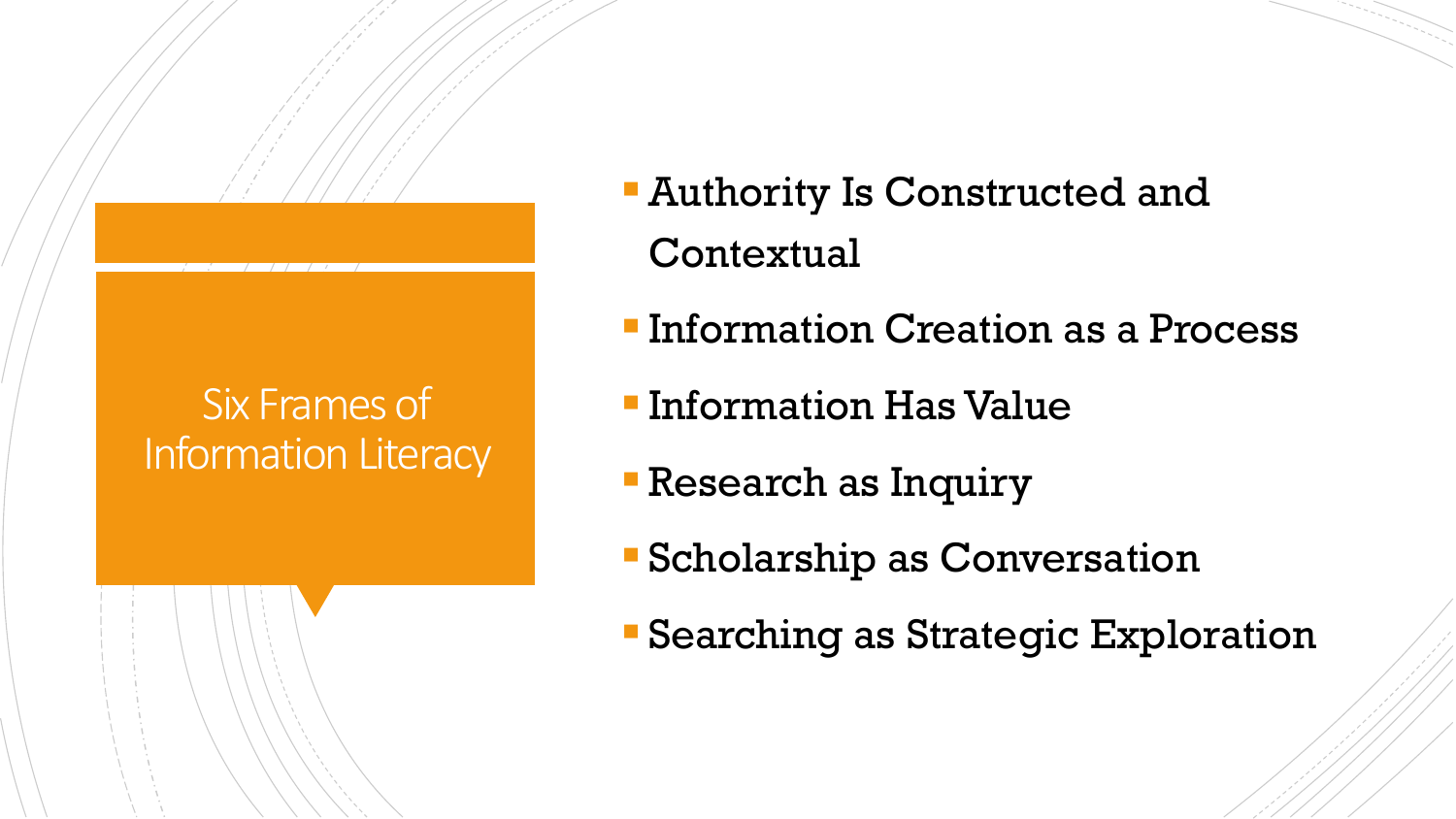# Non-Traditional Students

At UCF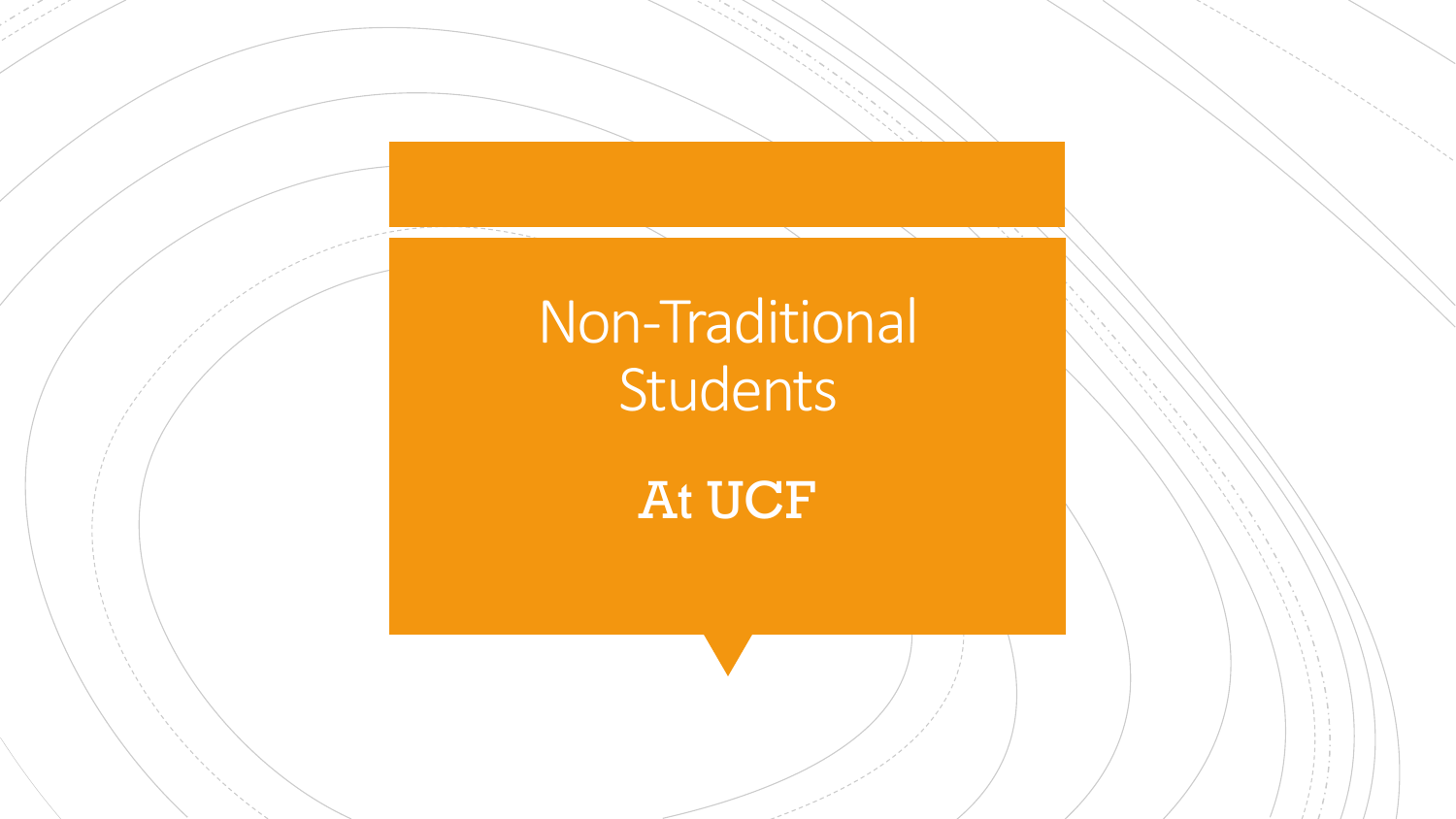

| <b>Age Distribution</b> |      |
|-------------------------|------|
| <b>Freshman</b>         | 18.5 |
| Sophomore               | 19.6 |
| <b>Junior</b>           | 22.3 |
| <b>Senior</b>           | 24.8 |
| Over Age 25             | 22%  |
| <b>Average Age</b>      | 23.8 |
| Master's                | 29.9 |
| <b>Specialist</b>       | 29.7 |
| <b>Doctoral</b>         | 31.9 |
| <b>Professional</b>     | 25.9 |
| <b>Undergraduate</b>    | 22.7 |
| <b>Graduate</b>         | 30.8 |
|                         |      |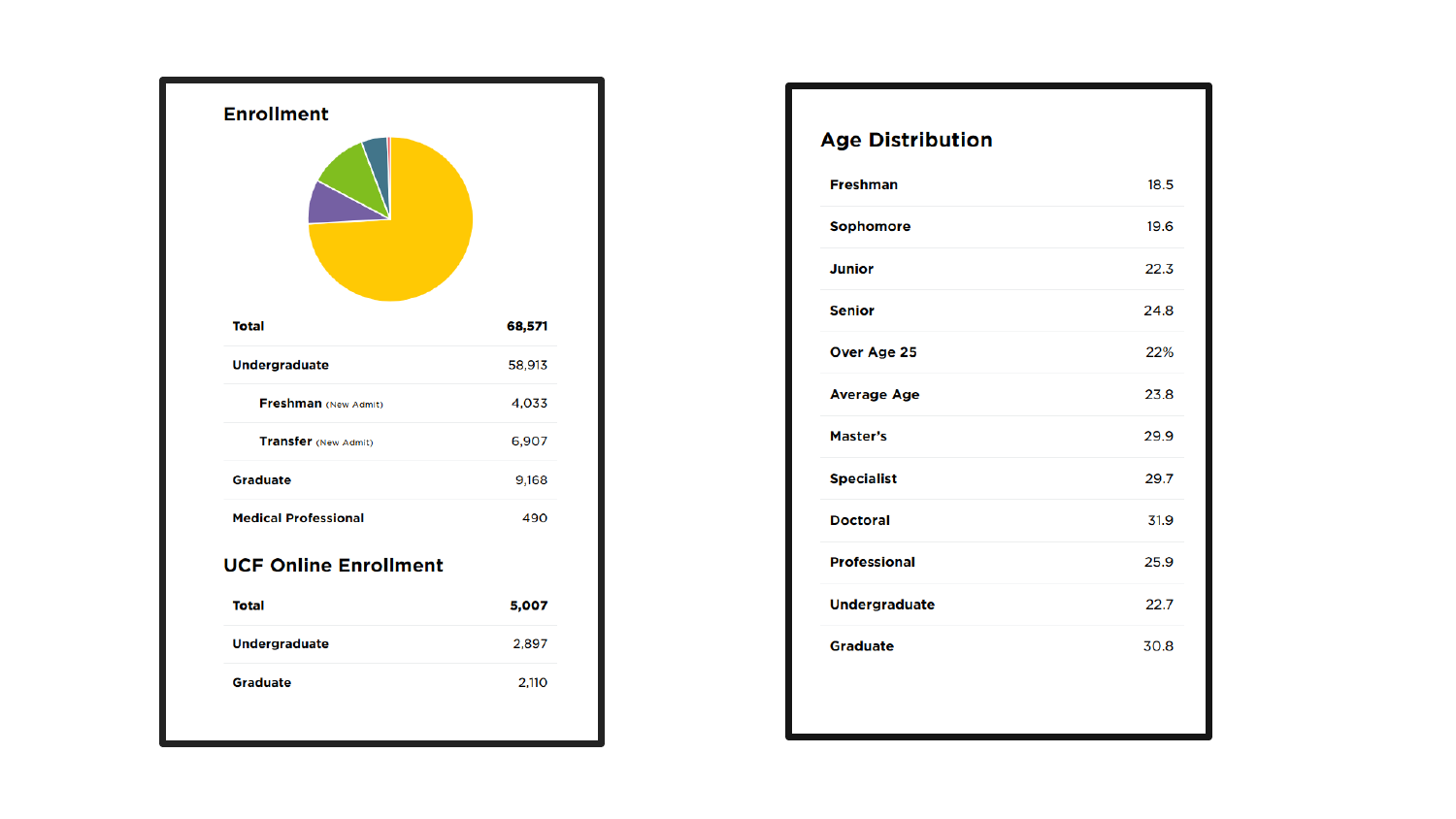

#### Current Headcount by Student Classification: Fall 2018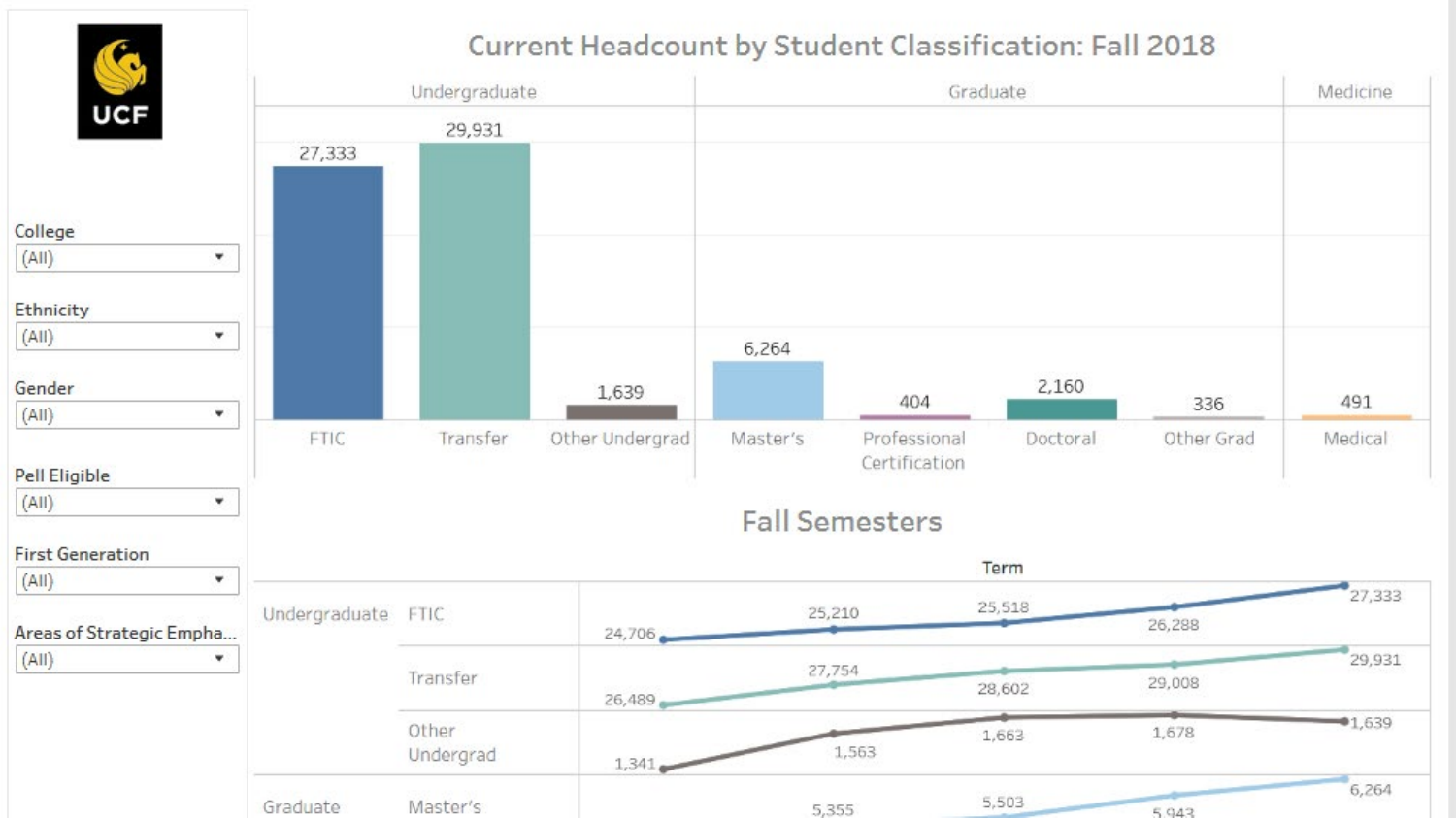#### FIRST-GENERATION AND TRANSFER STATUS

As of fall 2015, there are 14,023 first-generation undergraduate students enrolled at UCF. Of this amount, 61% are transfer students. There are more female (59%) than male (41%) first-generation students.

There are 27,797 undergraduate transfer students enrolled at UCF. Of this amount, 31% are first-generation students. There are more female (56%) than male (44%) transfer students and more female transfer students (59.8%) as compared to males (40.2%). There are more female first-generation students than transfer students (59.8%) as compared to males  $(40.2\%)$ . \*

 $\star$  https://diversity.ucf.edu/files/2015/02/UCF-Race-and-Gender-Demographics-2016-report.pdf

According to article from Orlando Sentinel in 2016, 65% of incoming UCF students were transfers students. Among the estimated 6,700 incoming UCF transfer students, their average age was 23.

Also due to the DirectConnect Program 27,000 students have received degress since 2008-2009. \*\*

\*\* https://www.orlandosentinel.com/features/education/os-ucf-incoming-freshmen-it-was-another-long-night-as-pyper-anderson-took-her-pl-20160809-story.html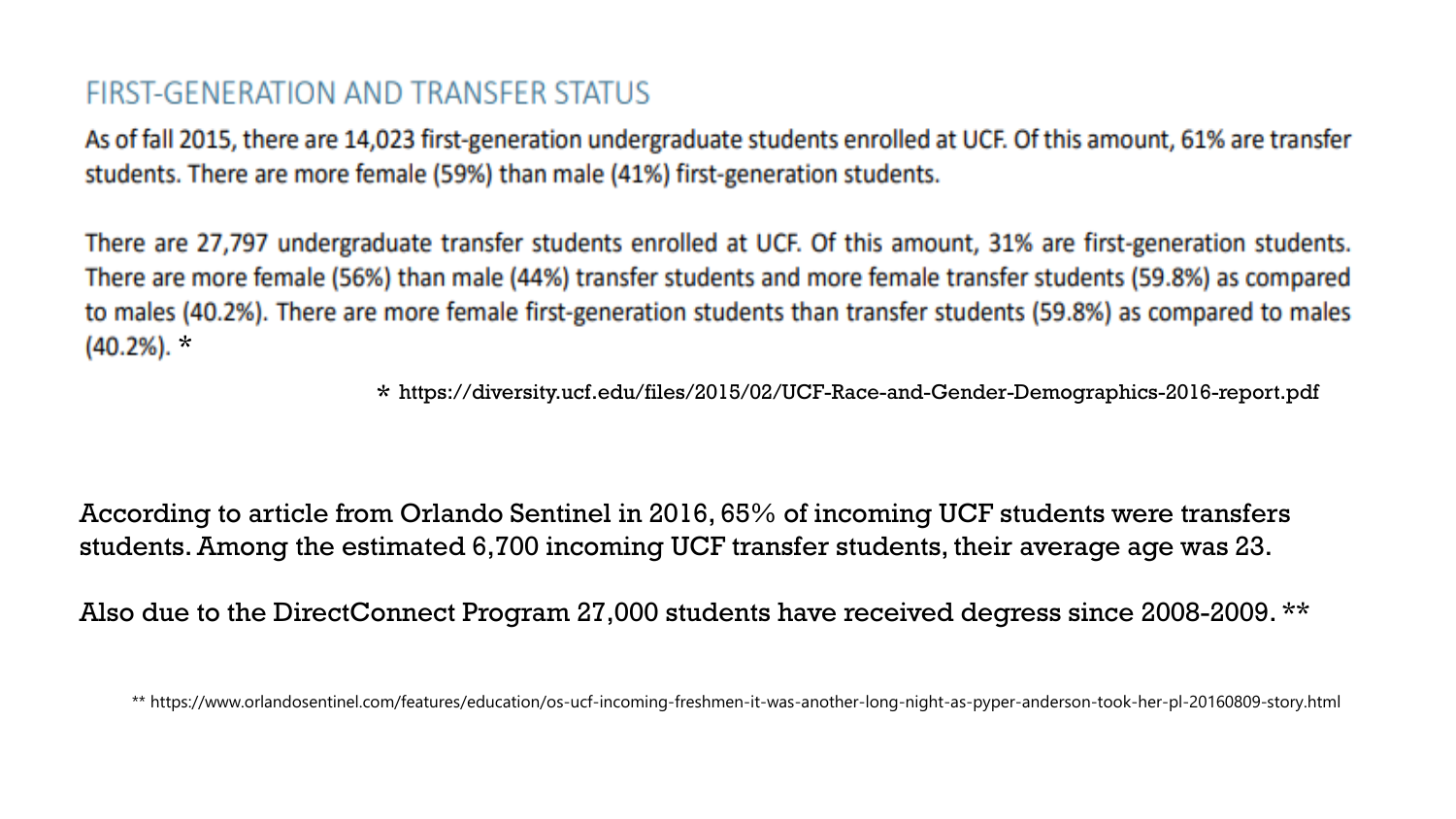### Students feel they struggle the most with

1.Keeping up with readings/homework 2.Studying for exams

3.Presenting in class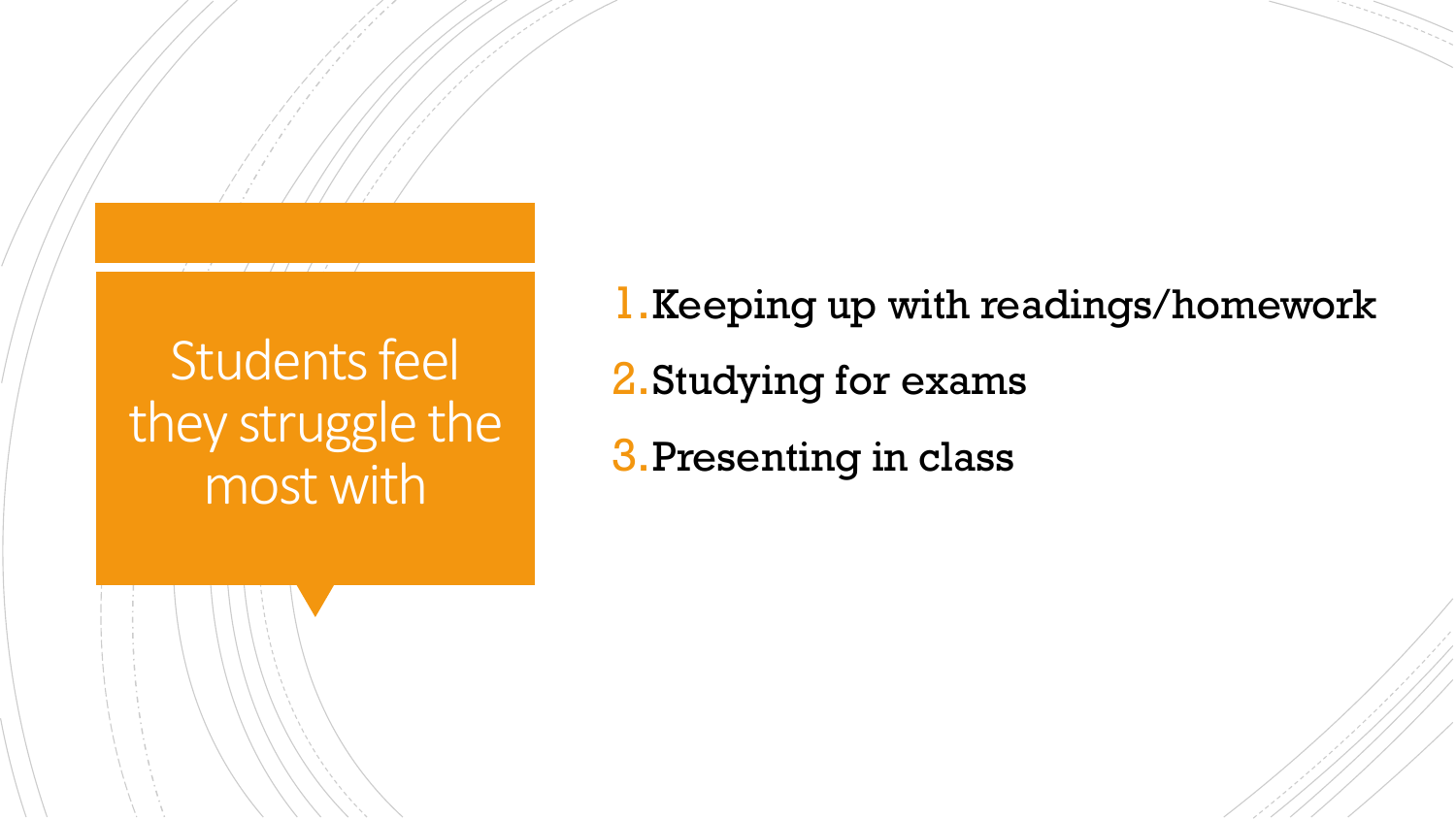### Students often feel

- 1.Overwhelmed by coursework
- 2.They don't know how to start research projects
- 3.Confused when searching for sources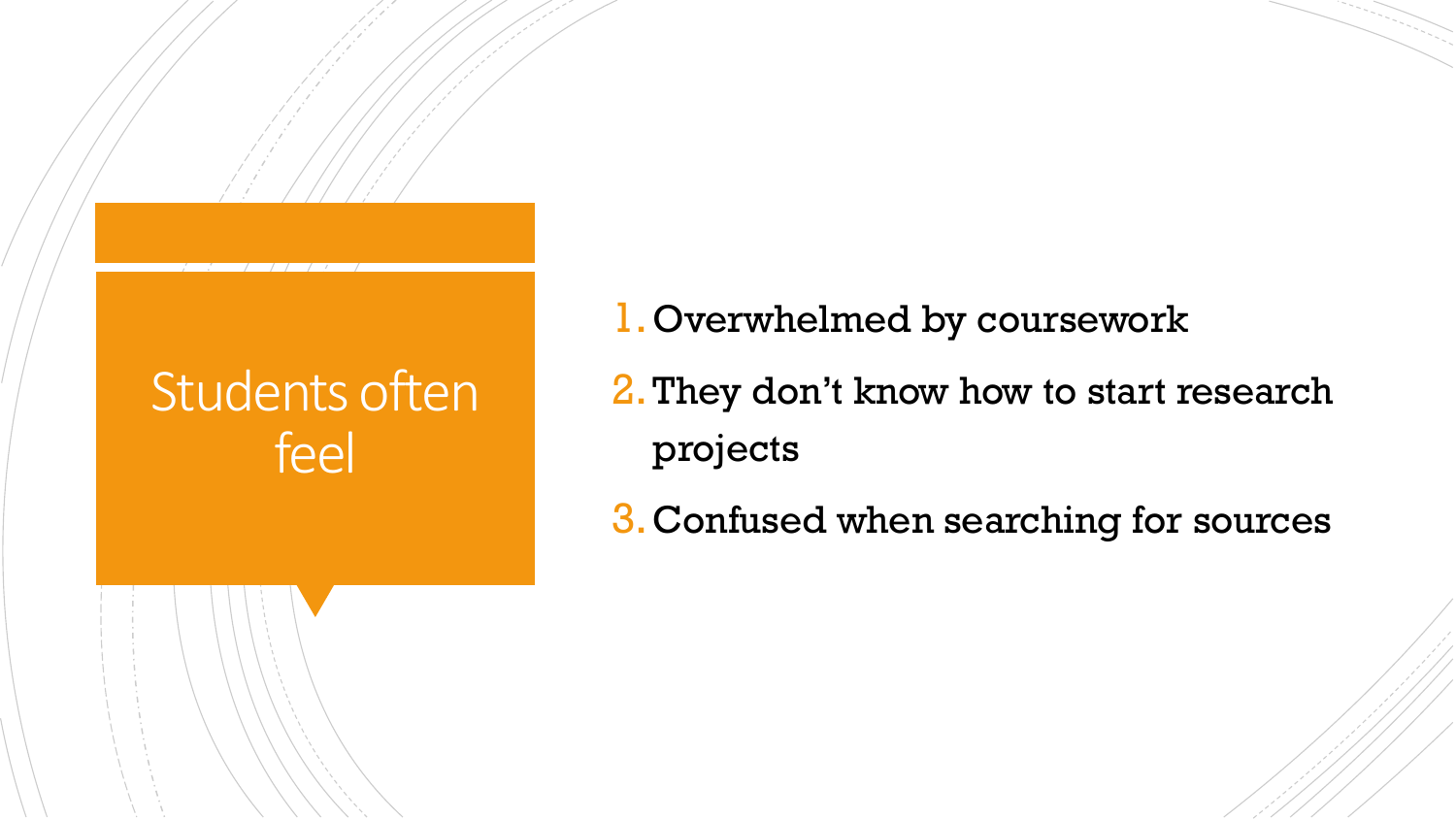## Students are least confident about

# 1.Managing Stress 2.Time Management 3.Citing Sources in APA or MLA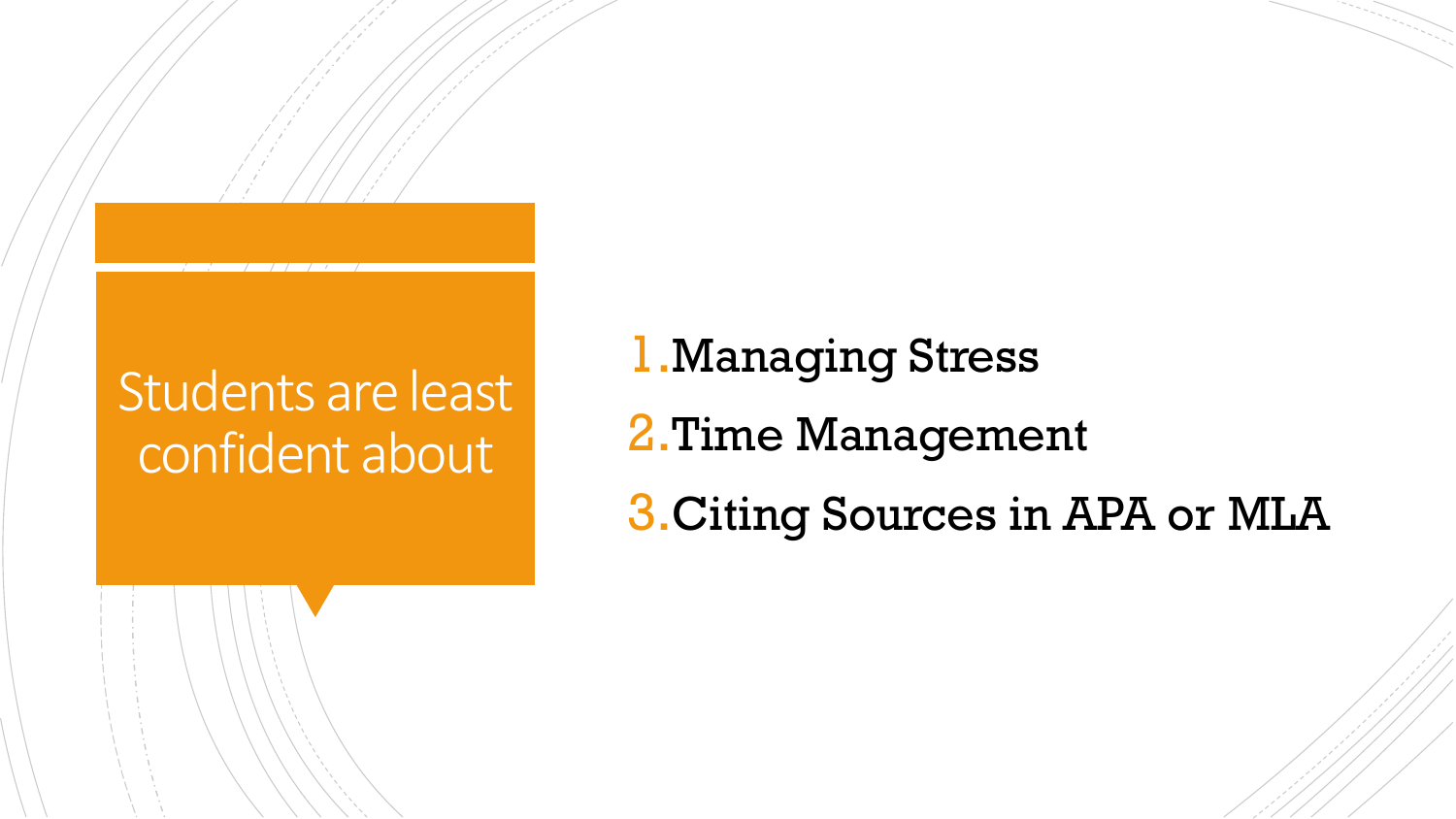## Research Tips Tuesdays

Targeting Transfer and pre-Transfer students

<https://guides.ucf.edu/rtt>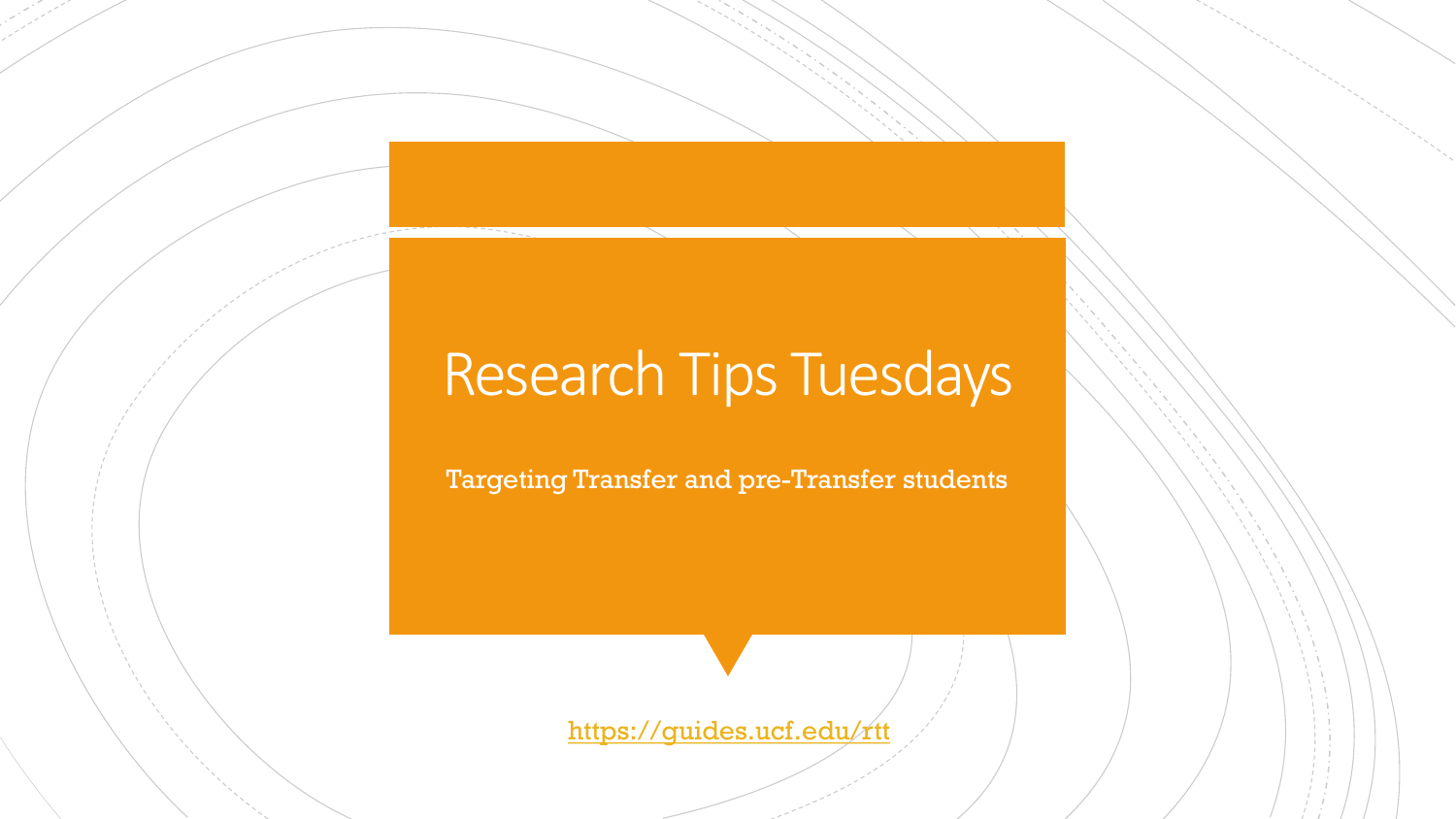# Constructing scaffolded skill building paths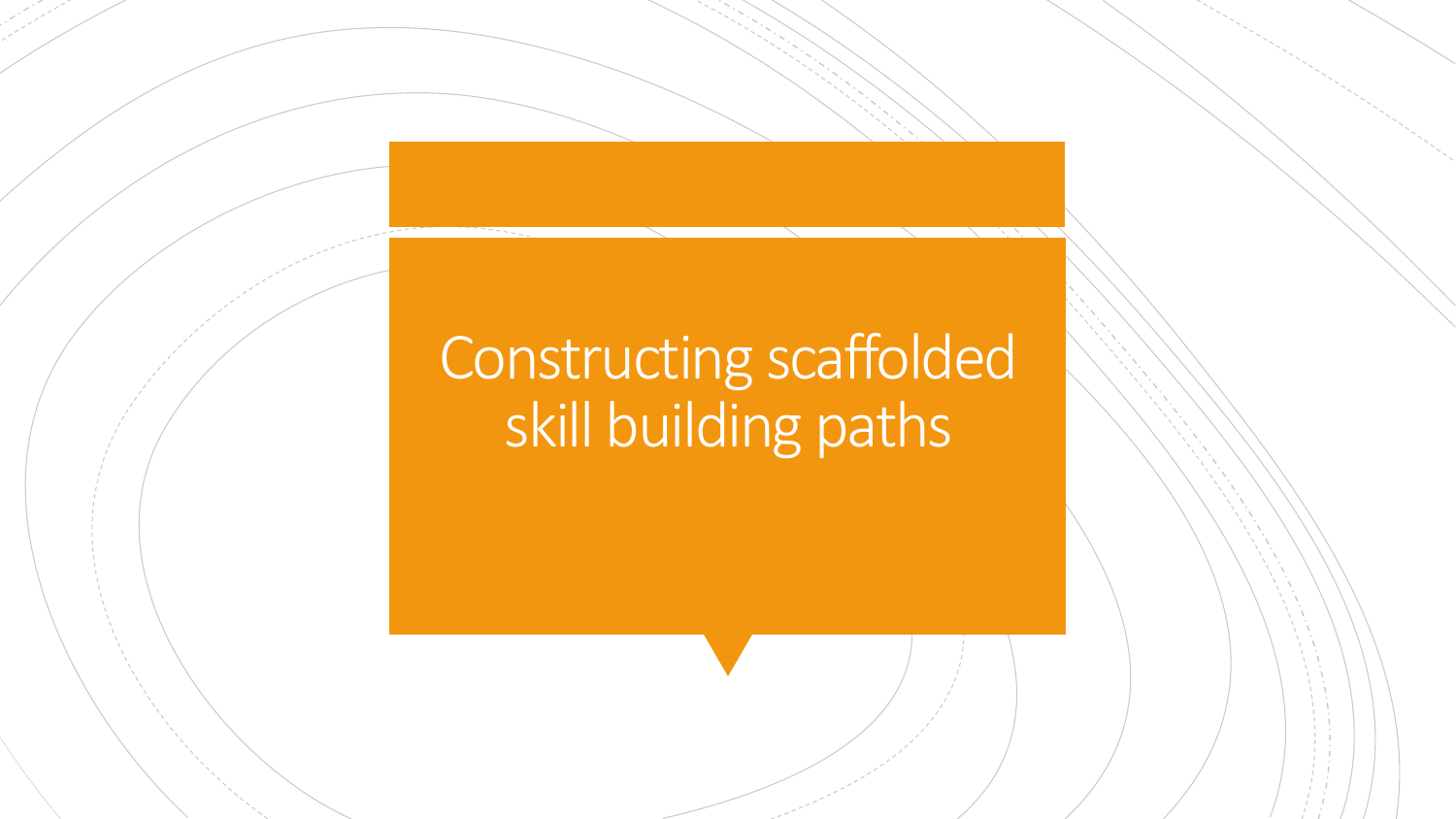## Getting Help for our friends

Utilizing Campus & Community partnerships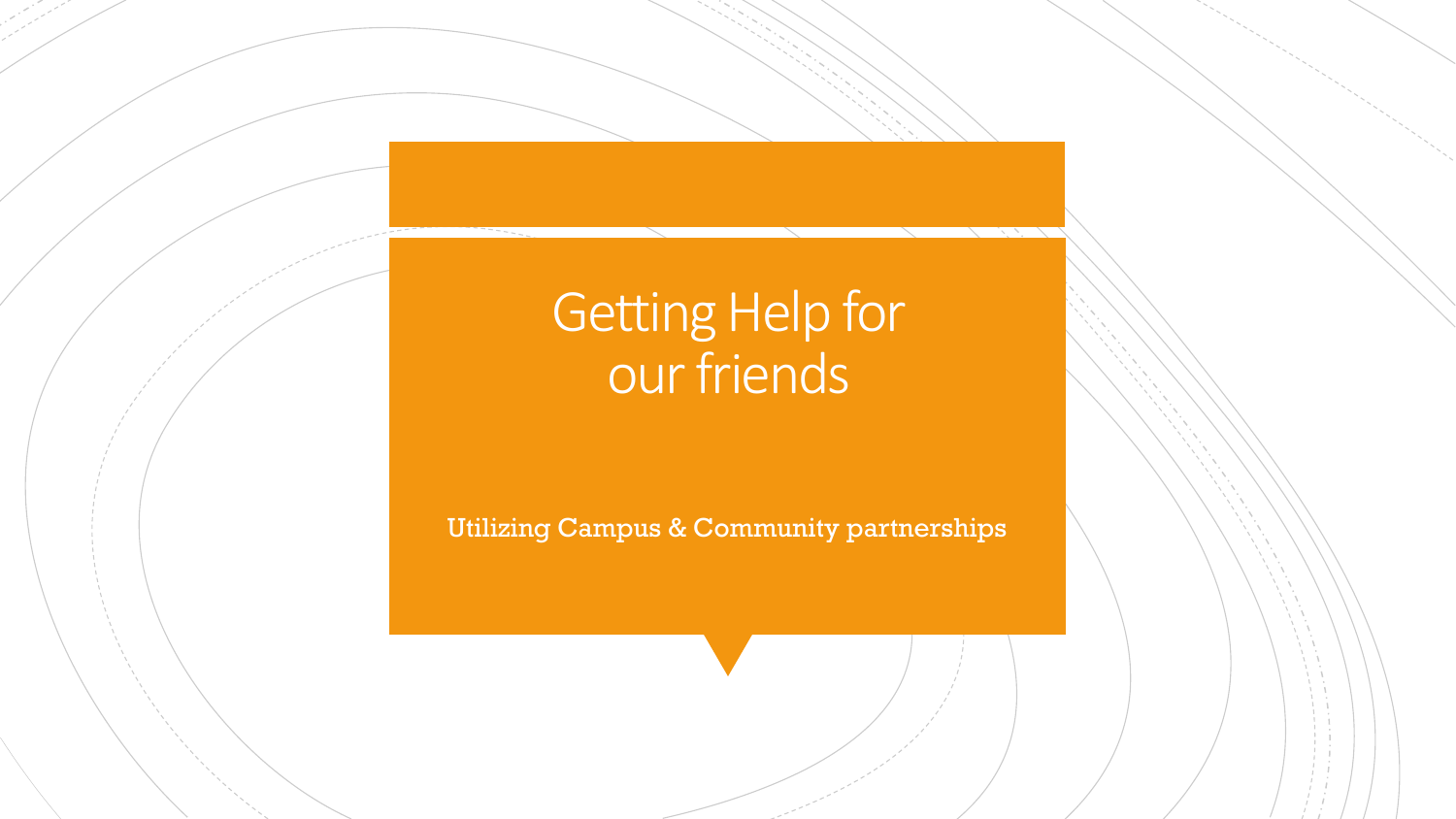



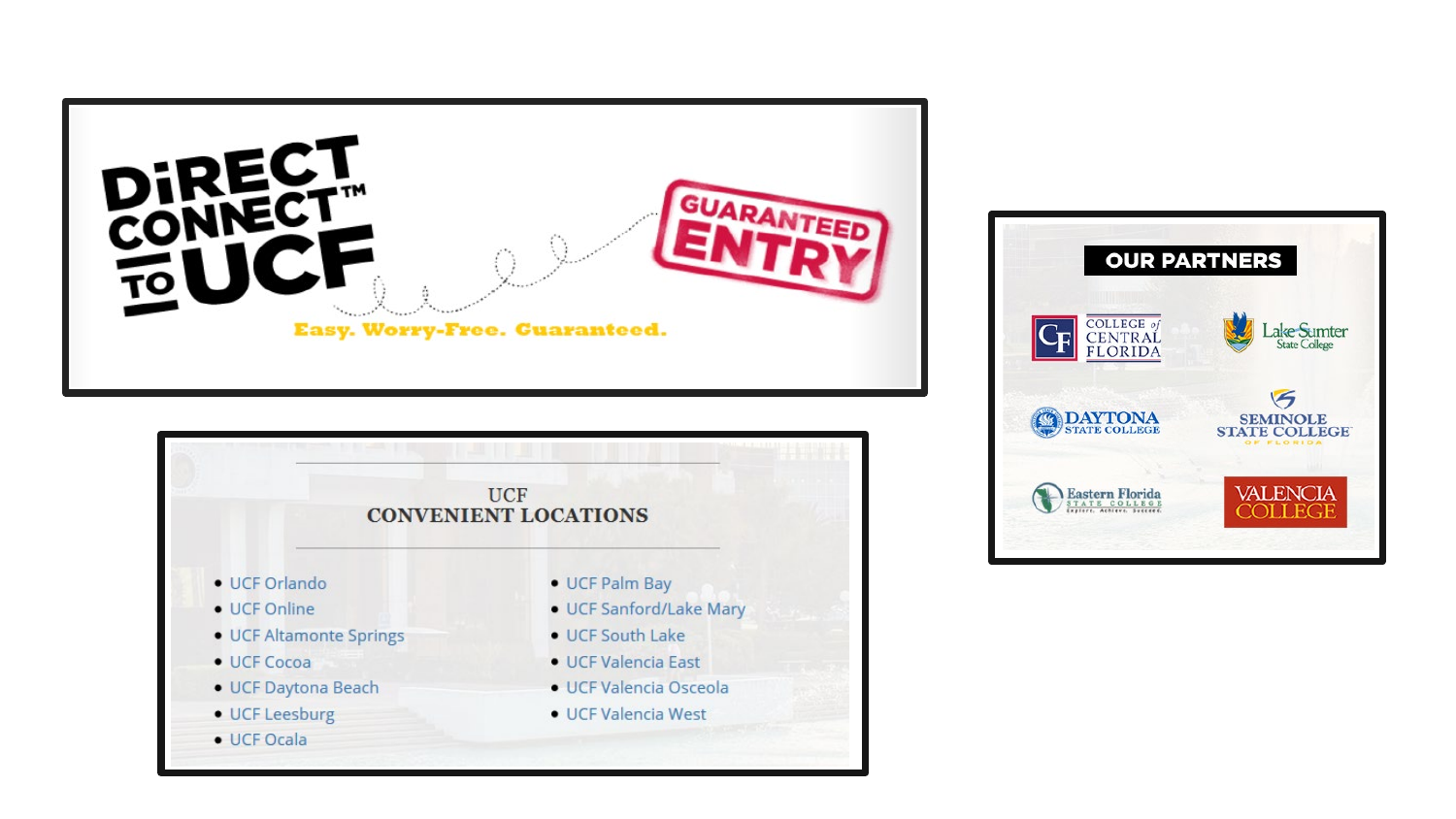



Are you interesting in becoming a better researcher? Want to waste less time during the research process so you can write better papers? Join us for Research Tips Tuesdays! One Tuesday a month we will be offering 40 minute online sessions with an additional 20 minutes for questions on skills you can use to make the research process more efficient. Fill out the form below and check which sessions you would like to attend. We will be taking Dec. off, but will be back with more sessions in the spring!

#### **Stress Free Searching**

January 15th  $10:30 - 11:30$  AM

#### **Planning your Writing Project**

February 12, 2019  $1:00 - 2:00$  PM

#### **Avoiding Plagiarism**

March 19, 2019 10:30-11:30 AM

#### **Speed Studying**

April 9th, 2019  $1:00 - 2:00$  PM